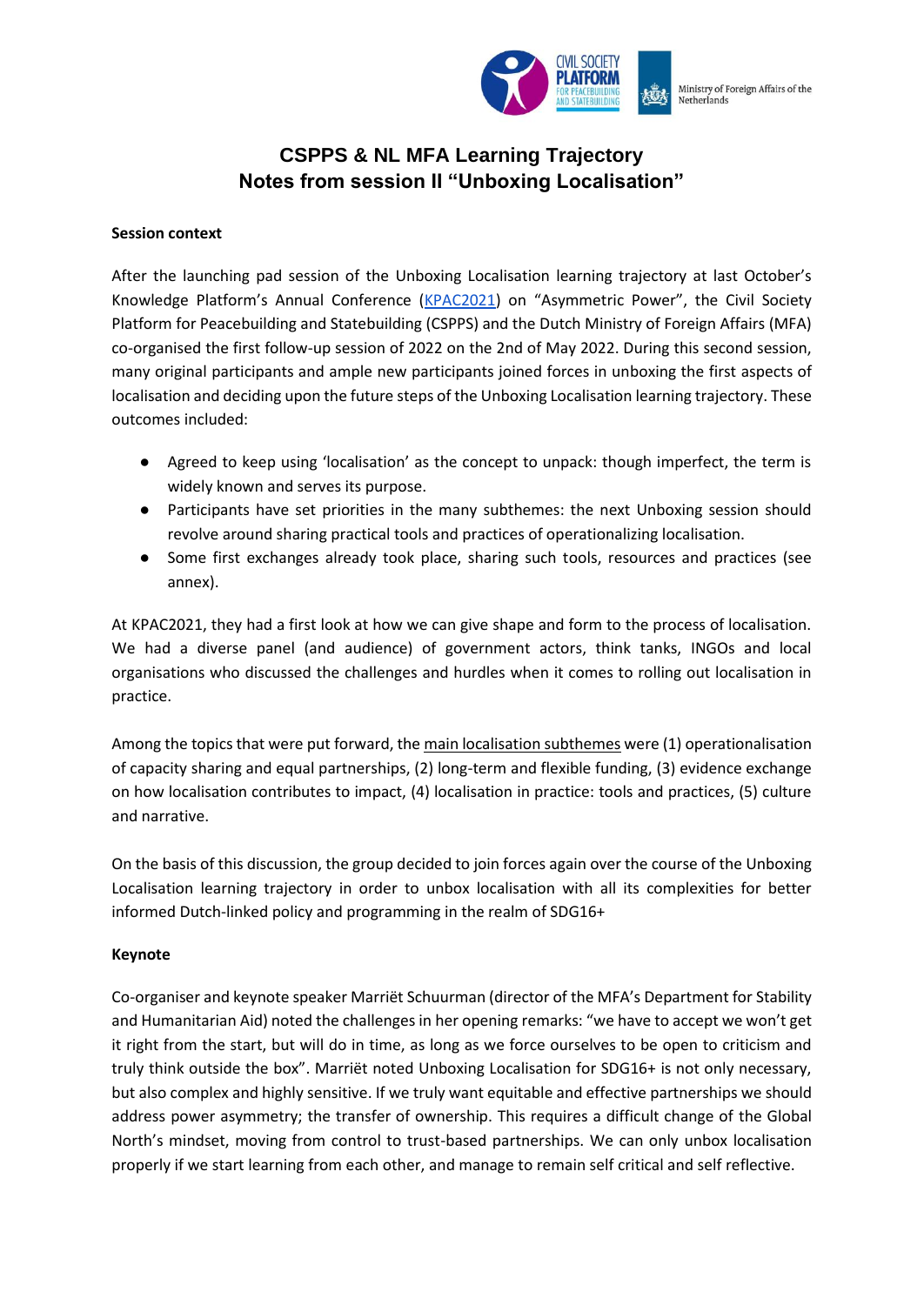

#### **Main evolutions of the session**

The session first explored whether the term "localisation" was the right one to use throughout this trajectory or not. There was a general consensus that the term might not be perfect, but that it is widely known and serves its purpose. How we understand, approach and roll out localisation is what matters: a process that should not be led by the Global North, but should stimulate local ownership and local leadership for action in the local context.

Hereafter, participants ranked the above-mentioned (non-exclusive) sub-themes that were identified in the launching session of KPAC2021, in order to prioritise what needs to jointly be unboxed further in next sessions of this learning trajectory. Session participants decided that "(4) localisation in practice: tools and practices" was to be unboxed first. In breakout groups, participants already explored this topic with practical examples (see annex) and agreed that many initiatives and potential tools and practices already exist, but that these need to be bundled/complementary in order to avoid overlap or gaps of knowledge.

An example of how this could be done was to organise sessions in which each institution or organisation working on localisation is invited to give an elaborate presentation on what tools or practices they are developing or working with. Because even though over 25 organisations and networks are working on the topic of localisation, effective coordination and collaboration is lacking. We need to be able to learn from successes in order to make this a success, and look closely at one another's challenges to help solve the issues at hand.



# My priority subthemes

#### **Next steps**

The leading question for the following session is therefore: How do we implement the successful practices and existing theories of localisation in our day-to-day practices?

An important sub-question to this entails: How do we establish the necessary interlinkages on localisation practices and initiatives within the Dutch development realm and their Southern partners, especially in the context of improved, future Dutch development policy and programs?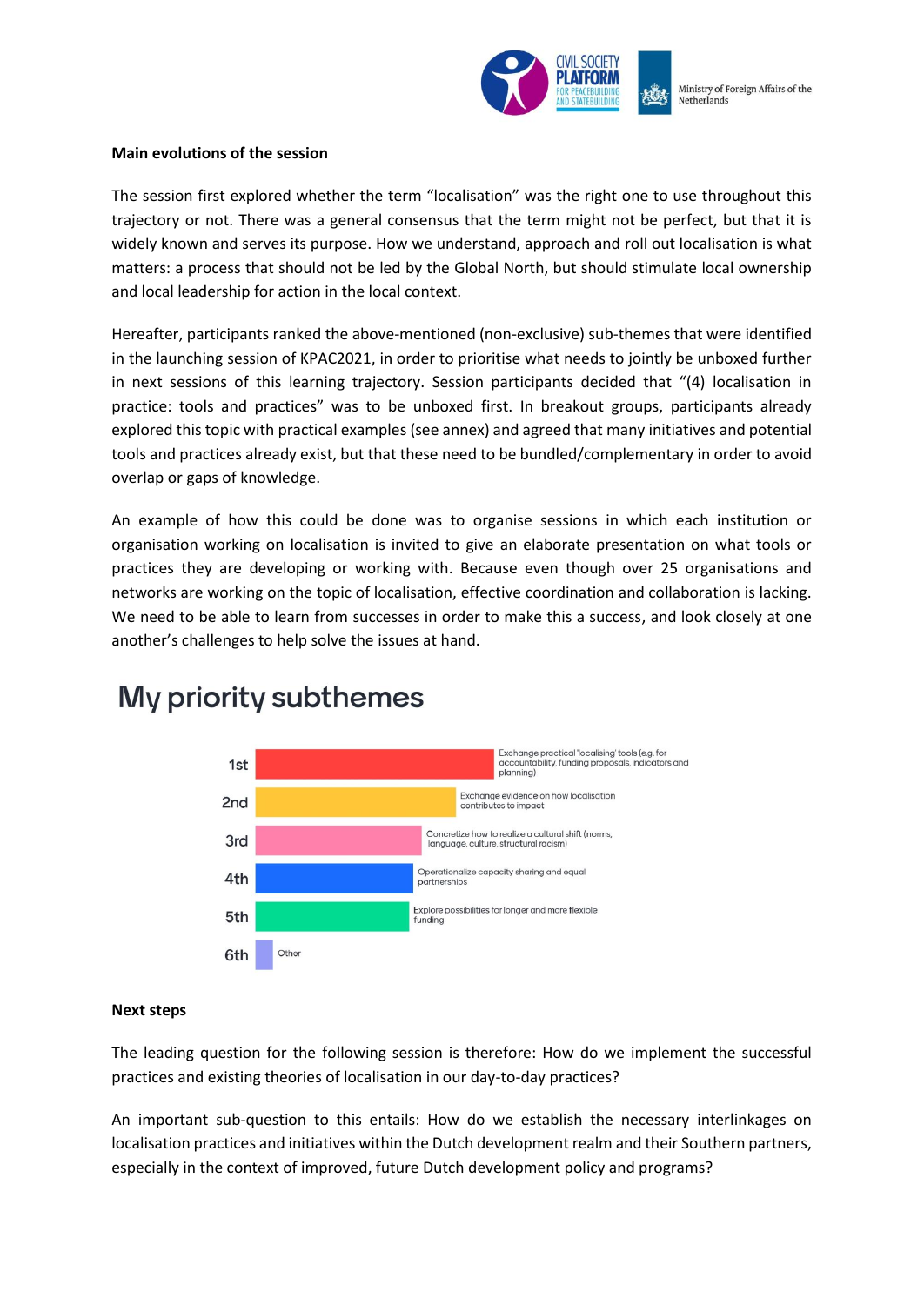

Ministry of Foreign Affairs of the Netherlands

As the trajectory aims to be dynamic and organically given shape by its participants in an inclusive manner, Conducive Space for Peace agreed to be the next host, joined by some of their Southern partners. In their role as rotating host, participants are encouraged to bring forward their specific expertise and help steer the learning trajectory in close collaboration with UL organisers CSPPS and the NL MFA.

Also CARE Netherlands indicated willingness to host a subsequent meeting at a later point in the trajectory, however, all with keeping in mind that the trajectory would benefit from a more balanced representation across the participants in this trajectory. All present were therefore strongly encouraged to invite ample Southern counterparts to help make UL suitably Southern-led.